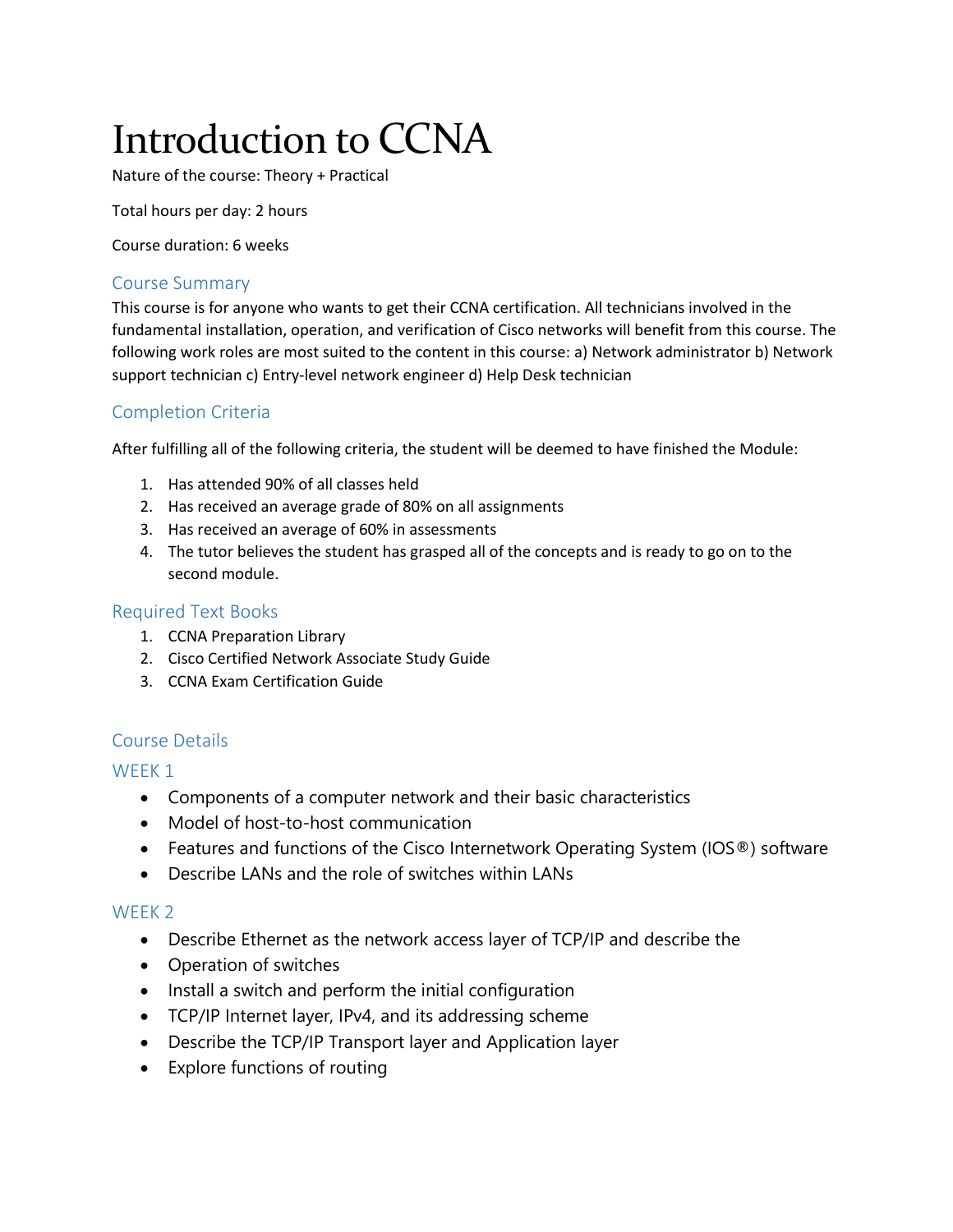## WEEK 3

- Implement basic configuration on a Cisco router
- Host-to-host communications across switches and routers
- Identify and resolve common switched network issues and common problems associated with IPv4 addressing
- IPv6 main features and addresses, and configure and verify basic IPv6 connectivity
- Operation, benefits, and limitations of static routing

# Week 4

- Describe, implement, and verify Virtual Local Area Networks (VLANs) and trunks
- Describe the application and configuration of inter-VLAN routing
- Explain the basics of dynamic routing protocols and describe components and terms of Open Shortest Path First (OSPF)
- Explain how Spanning Tree Protocol (STP) and Rapid Spanning Tree Protocol (RSTP) work
- Configure link aggregation using Ether Channel
- Describe the purpose of Layer 3 redundancy protocols

# WFFK<sub>5</sub>

- Basic WAN and VPN concepts
- Describe the operation of Access Control Lists (ACLs) and their applications in the network
- Configure Internet access using Dynamic Host Configuration Protocol
- Basic Quality of Service (QoS) concepts
- Describe the concepts of wireless networks, which types of wireless networks can be built, and how to use Wireless LAN Controllers (WLCs)
- Describe network and device architectures and introduce virtualization

# WEEK 6

- Concept of network programmability and Software-Defined
- Networking (SDN) and describe smart network management solutions such as Cisco DNA Center™, Software-Defined Access (SD-Access), and Software-Defined Wide Area Network (SD-WAN)
- Configure basic IOS system monitoring tools
- Describe the management of Cisco devices
- Describe the current security threat landscape
- Describe threat defense technologies
- Basic security configuration of the device management plane
- **•** Basic steps to harden network devices